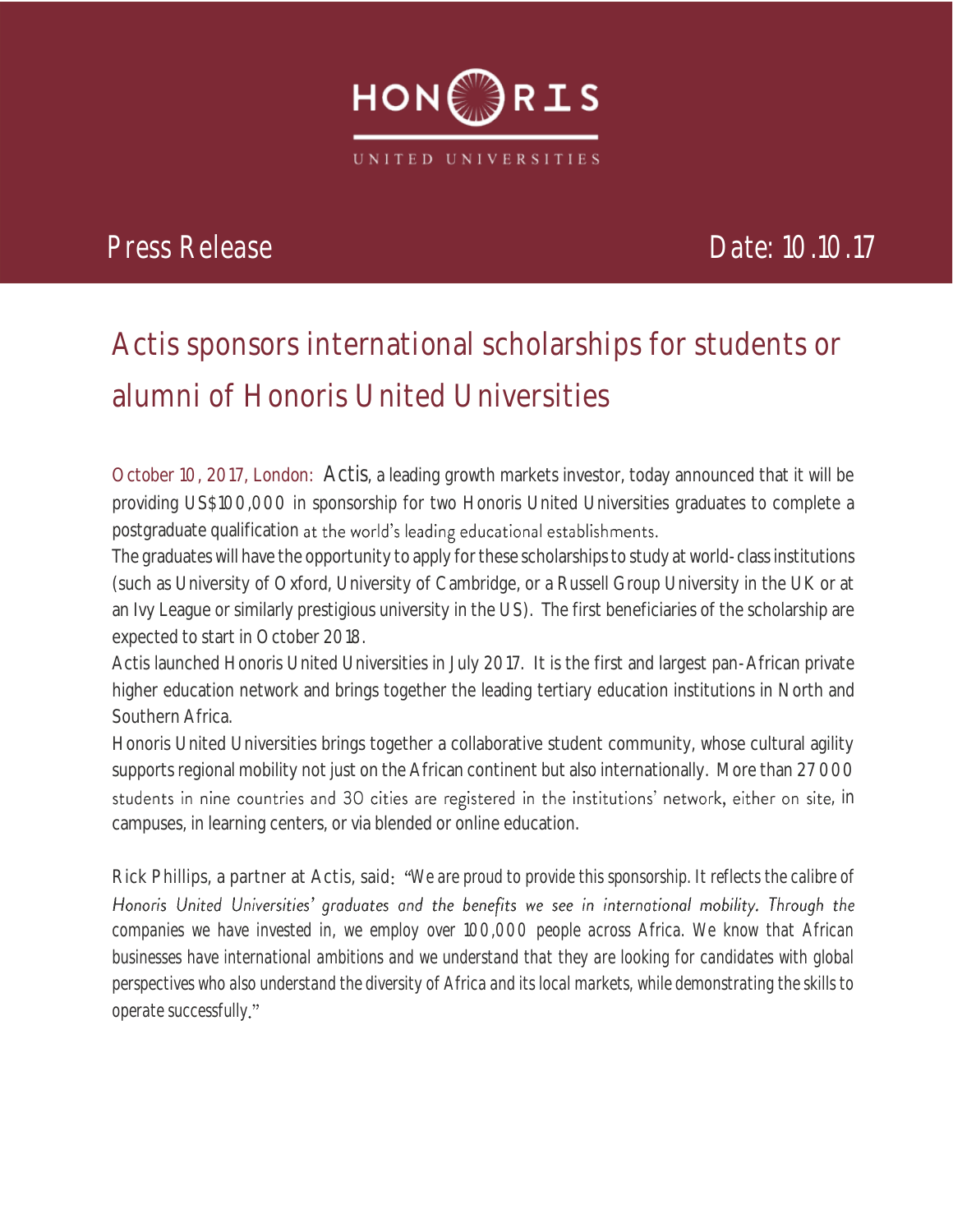

## *Press Release Date: 10.10.17*

Luis Lopez, CEO of Honoris United Universities, said: *These scholarships embody the international*  mobility and collaborative intelligence at the core of Honoris United Universities' values. We are proud to be forming Africa's next generation of entrepreneurs and leaders by providing high quality, accessible education. *We are delighted that our graduates will benefit from this opportunity to further widen their horizons and we firmly believe that they will also offer fantastic perspectives, forged in Africa, to these leading establishments.*

The eligibility criteria for the Actis International Scholarship are available at the Provost's Office of each Honoris United Universities' institution and at the following link: http://honoris.net/education-for[impact-tm/actis-international-scholarship/](http://honoris.net/education-for-impact-tm/actis-international-scholarship/)

For more information: English speaking: [zeeshan.masud@djembecommunications.com,](mailto:zeeshan.masud@djembecommunications.com) +971 4 5593100 French speaking: [houda.sikaoui@djembecommunications.com,](mailto:houda.sikaoui@djembecommunications.com) +212 651 288996

### **About Honoris United Universities**

Honoris United Universities is the first pan-African private higher education network committed to preparing and educating the next generation of African leaders and professionals able to impact regionally in a globalized world. Collaborative intelligence, cultural agility and mobile mindsets and skills are at the heart of Honoris' vision of higher education.

Honoris United Universities joins the expertise of its member institutions to create pan-regional profile graduates that are competitive in today's fast-paced and demanding labor markets.

Honoris United Universities gathers a community of 27,000 students on 48 campuses, learning centers and on-line, in 9 countries and 30 cities across Africa. More than 100 degrees are offered in the fields of Health Science, Engineering, IT, Business, Law, Architecture, Arts and Design, Media, Education and Political Science.

Honoris United Universities. Education For Impact™. [www.honoris.net](http://www.honoris.net/)